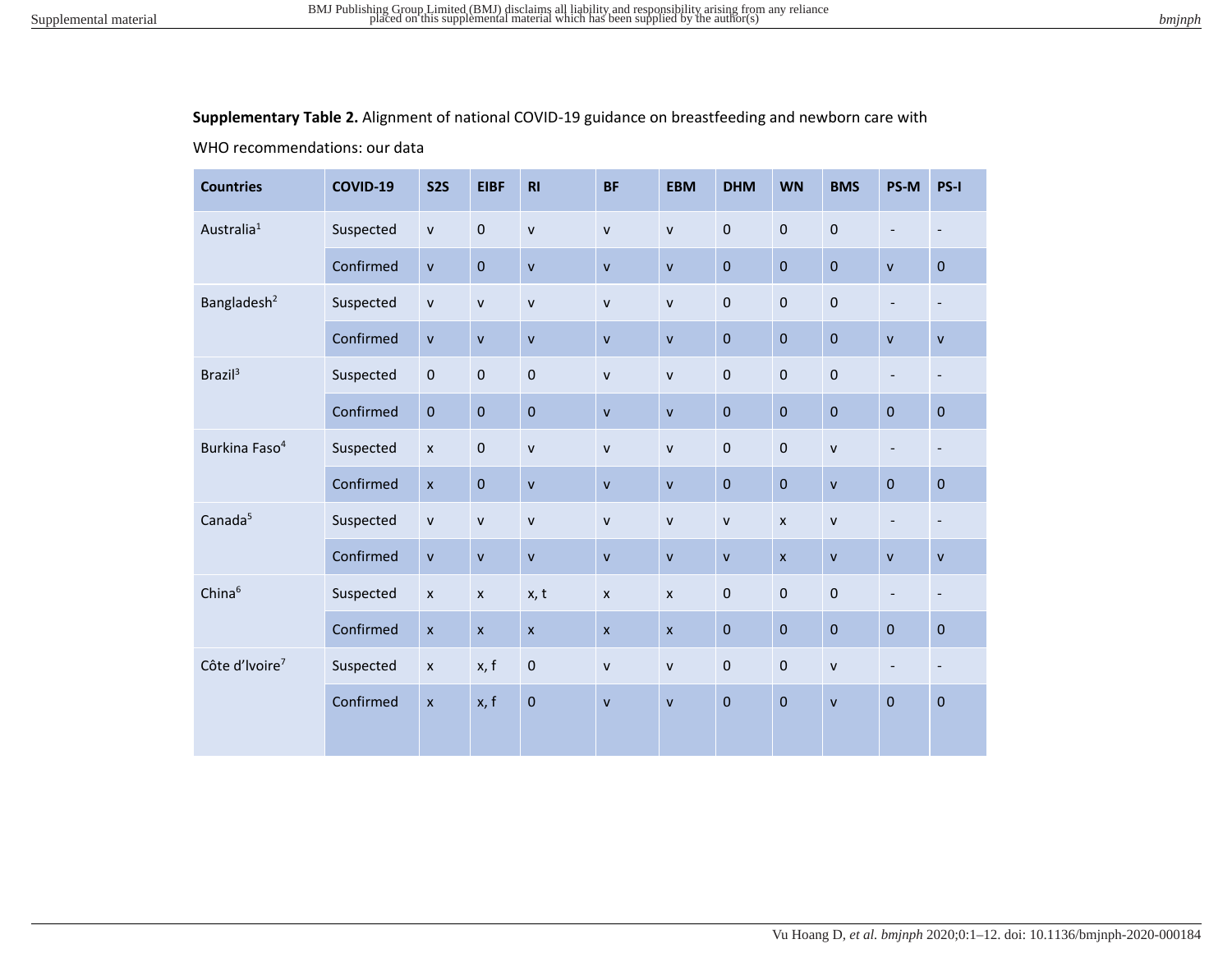| Ethiopia <sup>8</sup>   | Suspected | $\pmb{\times}$     | $\pmb{\chi}$              | $\pmb{\chi}$   | $\boldsymbol{\mathsf{x}}$ | $\pmb{0}$    | $\pmb{0}$   | $\pmb{0}$   | $\pmb{0}$    | $\overline{\phantom{a}}$ | $\overline{\phantom{a}}$ |
|-------------------------|-----------|--------------------|---------------------------|----------------|---------------------------|--------------|-------------|-------------|--------------|--------------------------|--------------------------|
|                         | Confirmed | $\mathsf{x}$       | $\mathsf{x}$              | $\mathsf{x}$   | $\mathsf{x}$              | $\pmb{0}$    | $\pmb{0}$   | $\pmb{0}$   | $\pmb{0}$    | $\pmb{0}$                | $\pmb{0}$                |
| France <sup>9</sup>     | Suspected | $\pmb{0}$          | $\pmb{0}$                 | $\mathbf 0$    | $\mathbf 0$               | $\pmb{0}$    | $\pmb{0}$   | $\pmb{0}$   | $\pmb{0}$    | $\overline{\phantom{a}}$ | $\overline{\phantom{a}}$ |
|                         | Confirmed | $\mathbf 0$        | $\pmb{0}$                 | x, 2           | $\mathsf{V}$              | $\mathbf 0$  | $\mathbf 0$ | $\mathbf 0$ | $\mathbf 0$  | $\mathbf 0$              | $\pmb{0}$                |
| Germany <sup>10</sup>   | Suspected | $\mathsf{v}$       | $\mathsf{v}$              | $\mathsf{v}$   | $\mathsf{v}$              | $\mathsf{v}$ | $\pmb{0}$   | $\pmb{0}$   | $\pmb{0}$    | $\blacksquare$           | $\overline{\phantom{a}}$ |
|                         | Confirmed | $\mathsf{v}$       | $\mathsf{v}$              | $\mathbf{v}$   | $\mathbf{v}$              | $\mathsf{v}$ | $\pmb{0}$   | $\pmb{0}$   | $\pmb{0}$    | $\mathbf 0$              | $\pmb{0}$                |
| India $11$              | Suspected | $\pmb{0}$          | $\pmb{0}$                 | x, 2, f        | x, f                      | $\mathsf{v}$ | $\mathbf 0$ | $\pmb{0}$   | $\pmb{0}$    | $\overline{\phantom{a}}$ | $\overline{\phantom{a}}$ |
|                         | Confirmed | $\pmb{0}$          | $\bf 0$                   | x, 2, f        | x, f                      | $\mathbf{V}$ | $\mathbf 0$ | $\pmb{0}$   | $\pmb{0}$    | $\mathbf 0$              | $\pmb{0}$                |
| Indonesia <sup>12</sup> | Suspected | $\pmb{\mathsf{x}}$ | $\pmb{\times}$            | $\pmb{\chi}$   | $\mathsf{v}$              | $\pmb{0}$    | $\mathbf 0$ | $\pmb{0}$   | $\pmb{0}$    | $\overline{\phantom{a}}$ | $\overline{\phantom{a}}$ |
|                         | Confirmed | $\pmb{\mathsf{x}}$ | $\pmb{\times}$            | $\pmb{\times}$ | $\mathbf{V}$              | $\pmb{0}$    | $\pmb{0}$   | $\pmb{0}$   | $\pmb{0}$    | $\bf 0$                  | $\mathbf 0$              |
| Ireland <sup>13</sup>   | Suspected | $\pmb{\times}$     | $\boldsymbol{\mathsf{x}}$ | x, f           | x, f                      | $\mathsf{v}$ | $\pmb{0}$   | $\pmb{0}$   | $\pmb{0}$    | $\overline{\phantom{a}}$ | $\overline{\phantom{a}}$ |
|                         | Confirmed | $\pmb{\times}$     | $\pmb{\times}$            | x, f           | x, f                      | $\mathsf{v}$ | $\pmb{0}$   | $\pmb{0}$   | $\pmb{0}$    | $\pmb{0}$                | $\pmb{0}$                |
| Italy <sup>14</sup>     | Suspected | $\pmb{0}$          | $\pmb{0}$                 | x, 2, f, t     | x, t                      | $\mathsf{v}$ | $\pmb{0}$   | $\pmb{0}$   | $\mathsf{v}$ | $\overline{\phantom{a}}$ | $\overline{\phantom{a}}$ |
|                         | Confirmed | $\mathbf 0$        | $\pmb{0}$                 | x, 2, f        | $\pmb{\times}$            | $\mathsf{v}$ | $\mathbf 0$ | $\mathbf 0$ | $\mathbf{v}$ | $\mathbf 0$              | $\pmb{0}$                |
| Jamaica <sup>15</sup>   | Suspected | $\pmb{0}$          | $\pmb{0}$                 | $\mathsf{v}$   | x, f                      | $\mathsf{v}$ | $\pmb{0}$   | $\pmb{0}$   | $\mathsf{v}$ | $\overline{\phantom{a}}$ | $\overline{\phantom{a}}$ |
|                         | Confirmed | $\pmb{0}$          | $\bf 0$                   | $\mathbf{v}$   | x, f                      | $\mathsf{V}$ | $\mathbf 0$ | $\pmb{0}$   | $\mathsf{v}$ | $\bf 0$                  | $\pmb{0}$                |
| Japan <sup>16</sup>     | Suspected | $\pmb{\mathsf{x}}$ | $\pmb{\times}$            | x, f           | $\pmb{\times}$            | $\mathsf{v}$ | $\pmb{0}$   | $\pmb{0}$   | $\pmb{0}$    | $\overline{\phantom{a}}$ | $\overline{\phantom{a}}$ |
|                         | Confirmed | $\pmb{\mathsf{x}}$ | $\pmb{\mathsf{x}}$        | x, f           | $\boldsymbol{\mathsf{x}}$ | $\mathsf{v}$ | $\pmb{0}$   | $\pmb{0}$   | $\pmb{0}$    | $\pmb{0}$                | $\pmb{0}$                |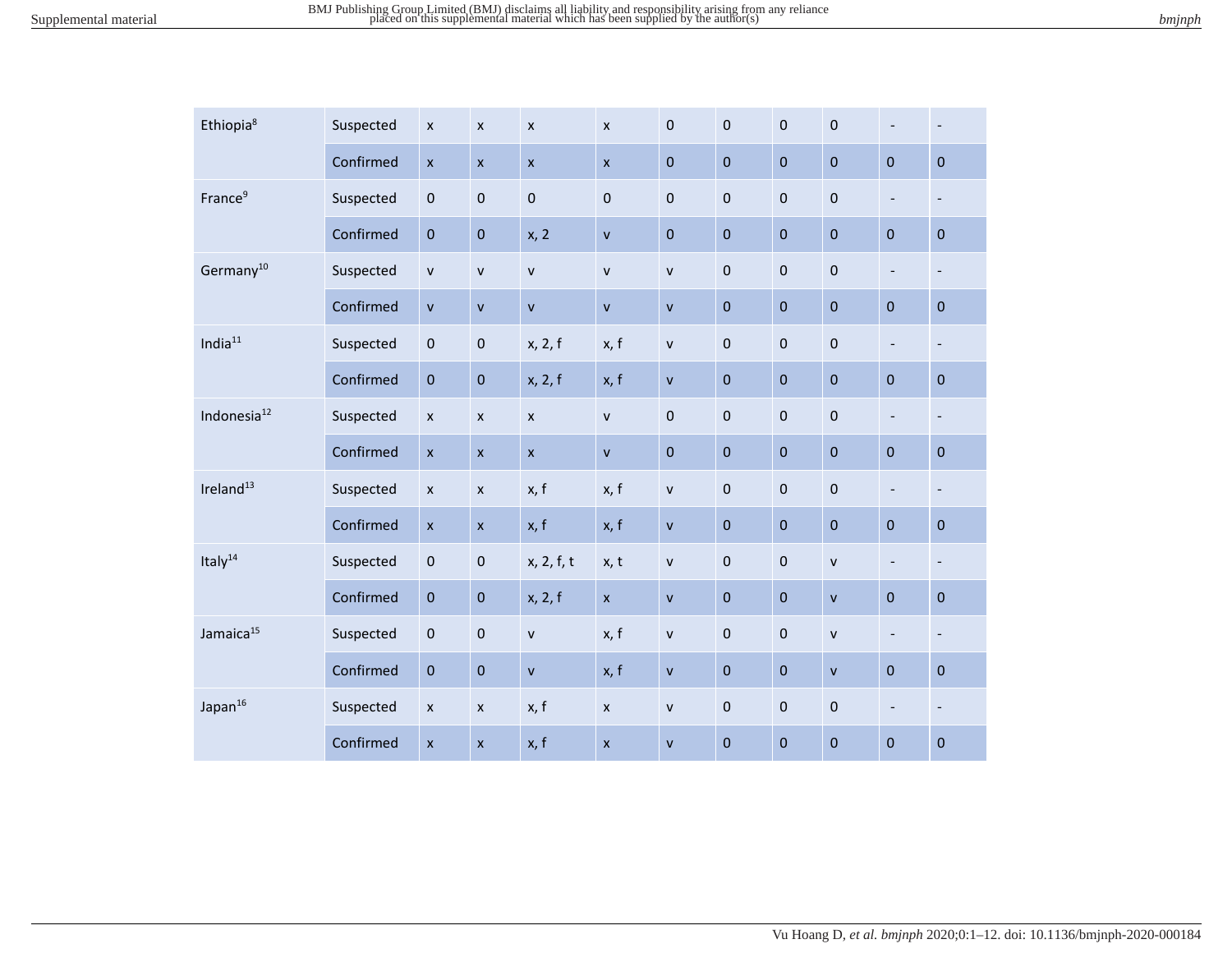| Kenya <sup>17</sup>       | Suspected | $\mathsf{v}$   | $\mathbf 0$        | $\mathsf{v}$       | $\mathbf{v}$              | $\mathsf{v}$ | $\mathbf 0$  | $\pmb{0}$   | $\mathsf{v}$ | $\overline{\phantom{a}}$ | $\overline{\phantom{a}}$ |
|---------------------------|-----------|----------------|--------------------|--------------------|---------------------------|--------------|--------------|-------------|--------------|--------------------------|--------------------------|
|                           | Confirmed | $\mathsf{v}$   | $\pmb{0}$          | $\mathsf{v}$       | $\mathbf{V}$              | $\mathsf{v}$ | $\mathbf 0$  | $\pmb{0}$   | $\mathsf{v}$ | $\mathsf{V}$             | $\mathbf{0}$             |
| Malaysia <sup>18</sup>    | Suspected | $\pmb{\times}$ | $\pmb{\times}$     | x, t               | x, t                      | x, t         | $\pmb{0}$    | $\pmb{0}$   | $\pmb{0}$    | $\blacksquare$           | $\overline{\phantom{a}}$ |
|                           | Confirmed | $\mathsf{x}$   | $\pmb{\mathsf{x}}$ | $\mathsf{x}$       | $\boldsymbol{\mathsf{x}}$ | $\mathsf{x}$ | $\pmb{0}$    | $\pmb{0}$   | $\mathbf{0}$ | $\mathbf 0$              | $\pmb{0}$                |
| Malawi <sup>19</sup>      | Suspected | $\mathsf{v}$   | $\mathsf{v}$       | $\mathsf{V}$       | $\mathsf{v}$              | $\mathsf{v}$ | $\pmb{0}$    | $\pmb{0}$   | $\mathsf{V}$ | $\overline{\phantom{a}}$ | $\overline{\phantom{a}}$ |
|                           | Confirmed | $\mathsf{v}$   | $\mathsf{v}$       | $\mathbf{v}$       | $\mathbf v$               | $\mathsf{v}$ | $\mathbf 0$  | $\mathbf 0$ | $\mathsf{V}$ | $\mathsf{V}$             | $\pmb{0}$                |
| Mexico <sup>20</sup>      | Suspected | $\pmb{\times}$ | $\pmb{\mathsf{x}}$ | x, 2               | $\mathbf{v}$              | $\mathsf{v}$ | $\mathsf{v}$ | $\pmb{0}$   | $\pmb{0}$    | $\overline{\phantom{a}}$ | $\overline{\phantom{a}}$ |
|                           | Confirmed | $\pmb{\times}$ | $\pmb{\mathsf{x}}$ | x, 2               | $\mathsf{v}$              | $\mathsf{v}$ | $\mathsf{v}$ | $\pmb{0}$   | $\pmb{0}$    | $\mathbf 0$              | $\pmb{0}$                |
| Myanmar <sup>21</sup>     | Suspected | $\pmb{0}$      | $\pmb{0}$          | $\mathsf{v}$       | x, f                      | ${\sf v}$    | $\pmb{0}$    | $\pmb{0}$   | $\pmb{0}$    | $\overline{\phantom{a}}$ | $\overline{\phantom{a}}$ |
|                           | Confirmed | $\pmb{0}$      | $\pmb{0}$          | $\mathsf{V}$       | x, f                      | $\mathsf{v}$ | $\pmb{0}$    | $\pmb{0}$   | $\pmb{0}$    | $\pmb{0}$                | $\pmb{0}$                |
| Nepal <sup>22</sup>       | Suspected | $\pmb{0}$      | $\mathbf 0$        | $\mathbf 0$        | $\pmb{0}$                 | $\pmb{0}$    | $\pmb{0}$    | $\mathbf 0$ | $\pmb{0}$    | $\overline{\phantom{a}}$ | $\overline{\phantom{a}}$ |
|                           | Confirmed | $\mathsf{v}$   | $\mathsf{v}$       | $\mathsf{v}$       | $\mathbf v$               | $\mathsf{v}$ | $\pmb{0}$    | $\pmb{0}$   | $\pmb{0}$    | $\pmb{0}$                | $\mathbf 0$              |
| Nigeria <sup>23</sup>     | Suspected | ${\sf v}$      | $\mathsf{v}$       | $\mathbf 0$        | $\mathbf{v}$              | $\pmb{0}$    | $\mathbf 0$  | $\pmb{0}$   | $\mathbf{0}$ | $\overline{\phantom{a}}$ | $\overline{\phantom{a}}$ |
|                           | Confirmed | $\mathsf{v}$   | $\mathsf{v}$       | $\overline{0}$     | $\mathbf{v}$              | $\mathbf 0$  | $\mathbf 0$  | $\pmb{0}$   | $\mathbf{0}$ | $\mathbf 0$              | $\mathbf 0$              |
| Norway <sup>24</sup>      | Suspected | $\mathsf{v}$   | $\mathsf{v}$       | $\mathsf{v}$       | $\mathsf{v}$              | $\mathsf{v}$ | 0            | $\pmb{0}$   | $\pmb{0}$    | $\blacksquare$           | $\overline{\phantom{a}}$ |
|                           | Confirmed | $\mathsf{v}$   | $\mathsf{v}$       | $\mathsf{v}$       | $\mathbf{v}$              | $\mathsf{v}$ | $\mathbf 0$  | $\pmb{0}$   | $\mathbf{0}$ | $\mathsf{v}$             | $\pmb{0}$                |
| Philippines <sup>25</sup> | Suspected | $\pmb{\times}$ | $\pmb{\mathsf{x}}$ | x, t               | x, f                      | $\mathsf{V}$ | $\pmb{0}$    | $\pmb{0}$   | $\pmb{0}$    | $\blacksquare$           | $\overline{\phantom{a}}$ |
|                           | Confirmed | $\pmb{\times}$ | $\pmb{\times}$     | $\pmb{\mathsf{X}}$ | x, f                      | $\mathsf{v}$ | $\pmb{0}$    | $\mathbf 0$ | $\pmb{0}$    | $\mathbf 0$              | $\pmb{0}$                |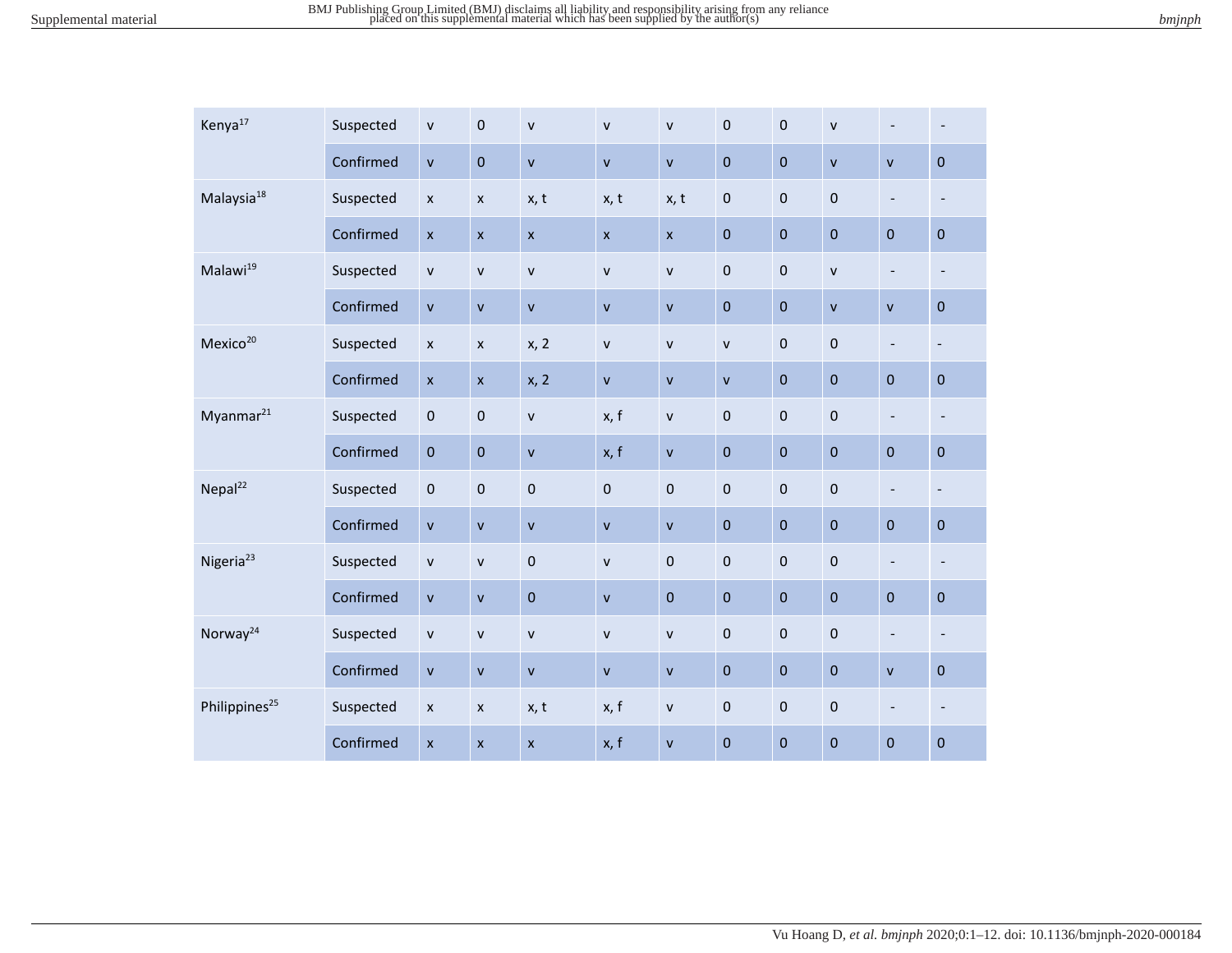|  | ominon |
|--|--------|
|  |        |

| Portugal <sup>26</sup>       | Suspected | $\boldsymbol{\mathsf{x}}$ | $\mathbf 0$               | x, f                      | $\pmb{0}$      | x, t         | $\pmb{0}$    | $\pmb{0}$   | $\pmb{0}$    | $\overline{\phantom{a}}$ | $\overline{\phantom{a}}$     |
|------------------------------|-----------|---------------------------|---------------------------|---------------------------|----------------|--------------|--------------|-------------|--------------|--------------------------|------------------------------|
|                              | Confirmed | $\mathsf{x}$              | $\mathbf 0$               | x, f                      | $\bf 0$        | $\mathsf{x}$ | $\mathbf 0$  | $\mathbf 0$ | $\pmb{0}$    | $\mathbf 0$              | $\pmb{0}$                    |
| Saudi Arabia <sup>27</sup>   | Suspected | $\pmb{\times}$            | $\pmb{\times}$            | $\boldsymbol{\mathsf{x}}$ | $\pmb{\times}$ | $\mathsf{V}$ | $\pmb{0}$    | $\pmb{0}$   | $\mathbf 0$  | $\overline{\phantom{a}}$ | $\overline{\phantom{a}}$     |
|                              | Confirmed | $\pmb{\mathsf{x}}$        | $\pmb{\chi}$              | $\boldsymbol{\mathsf{x}}$ | $\mathsf{x}$   | $\mathsf{v}$ | $\pmb{0}$    | $\mathbf 0$ | $\pmb{0}$    | $\mathbf 0$              | $\pmb{0}$                    |
| Singapore <sup>28</sup>      | Suspected | $\pmb{0}$                 | $\pmb{0}$                 | $\mathbf 0$               | $\mathbf 0$    | $\mathbf 0$  | $\pmb{0}$    | $\bf 0$     | $\pmb{0}$    | $\overline{\phantom{a}}$ | $\overline{\phantom{a}}$     |
|                              | Confirmed | $\pmb{\mathsf{X}}$        | $\boldsymbol{\mathsf{x}}$ | $\boldsymbol{\mathsf{x}}$ | $\mathsf{x}$   | $\mathsf{x}$ | $\pmb{0}$    | $\mathbf 0$ | $\pmb{0}$    | $\mathbf 0$              | $\pmb{0}$                    |
| Spain <sup>29</sup>          | Suspected | $\pmb{\times}$            | $\pmb{\times}$            | x, t                      | x, f, t        | $\mathsf{V}$ | ${\sf v}$    | $\pmb{0}$   | $\pmb{0}$    | $\overline{\phantom{a}}$ | $\overline{\phantom{a}}$     |
|                              | Confirmed | $\pmb{\chi}$              | $\pmb{\chi}$              | $\mathsf{x}$              | x, f           | $\mathsf{V}$ | $\mathsf{v}$ | $\mathbf 0$ | $\pmb{0}$    | $\mathbf 0$              | $\pmb{0}$                    |
| Thailand <sup>30</sup>       | Suspected | $\pmb{\times}$            | $\pmb{\times}$            | x, 2, f, t                | $\pmb{\times}$ | $\pmb{0}$    | $\pmb{0}$    | $\bf 0$     | $\pmb{0}$    | $\overline{\phantom{a}}$ | $\overline{\phantom{a}}$     |
|                              | Confirmed | $\boldsymbol{\mathsf{x}}$ | $\pmb{\times}$            | x, 2, f                   | $\mathsf{x}$   | $\mathbf 0$  | $\mathbf 0$  | $\mathbf 0$ | $\pmb{0}$    | $\pmb{0}$                | $\pmb{0}$                    |
| United Kingdom <sup>31</sup> | Suspected | $\pmb{0}$                 | $\mathbf 0$               | $\mathsf{v}$              | $\mathsf{v}$   | $\mathsf{v}$ | $\mathbf 0$  | $\mathbf 0$ | $\pmb{0}$    | $\overline{\phantom{a}}$ | $\overline{\phantom{a}}$     |
|                              | Confirmed | $\pmb{0}$                 | $\mathbf 0$               | $\mathsf{v}$              | $\mathsf{v}$   | $\mathsf{v}$ | $\pmb{0}$    | $\mathbf 0$ | $\pmb{0}$    | $\mathbf 0$              | $\pmb{0}$                    |
| United States <sup>32</sup>  | Suspected | 0                         | $\pmb{0}$                 | x, 2, f                   | x, f           | $\mathsf{v}$ | $\pmb{0}$    | $\mathbf 0$ | $\pmb{0}$    | $\overline{\phantom{a}}$ | $\qquad \qquad \blacksquare$ |
|                              | Confirmed | $\mathbf 0$               | $\mathbf 0$               | x, 2, f                   | x, f           | $\mathsf{v}$ | $\pmb{0}$    | $\mathbf 0$ | $\pmb{0}$    | $\mathbf 0$              | $\pmb{0}$                    |
| Vietnam <sup>33</sup>        | Suspected | $\pmb{0}$                 | $\mathbf 0$               | x, 2                      | x, f           | $\mathsf{v}$ | $\pmb{0}$    | $\mathbf 0$ | $\mathbf 0$  | $\overline{\phantom{a}}$ | $\overline{\phantom{a}}$     |
|                              | Confirmed | $\pmb{0}$                 | $\pmb{0}$                 | $\boldsymbol{\mathsf{x}}$ | $\mathsf{x}$   | $\mathsf{V}$ | ${\sf v}$    | $\mathbf 0$ | $\mathsf{V}$ | $\pmb{0}$                | $\pmb{0}$                    |

Note. Variables: S2S=Skin-to-skin contact; EIBF=Early Initiation of Breastfeeding; RI=Rooming-in; BF=Direct breastfeeding with infection protection and control measures; EBM=Expressed milk recommended if direct breastfeeding not available; DHM=Donor Human Milk recommended if maternal milk not available; WN=Wet nursing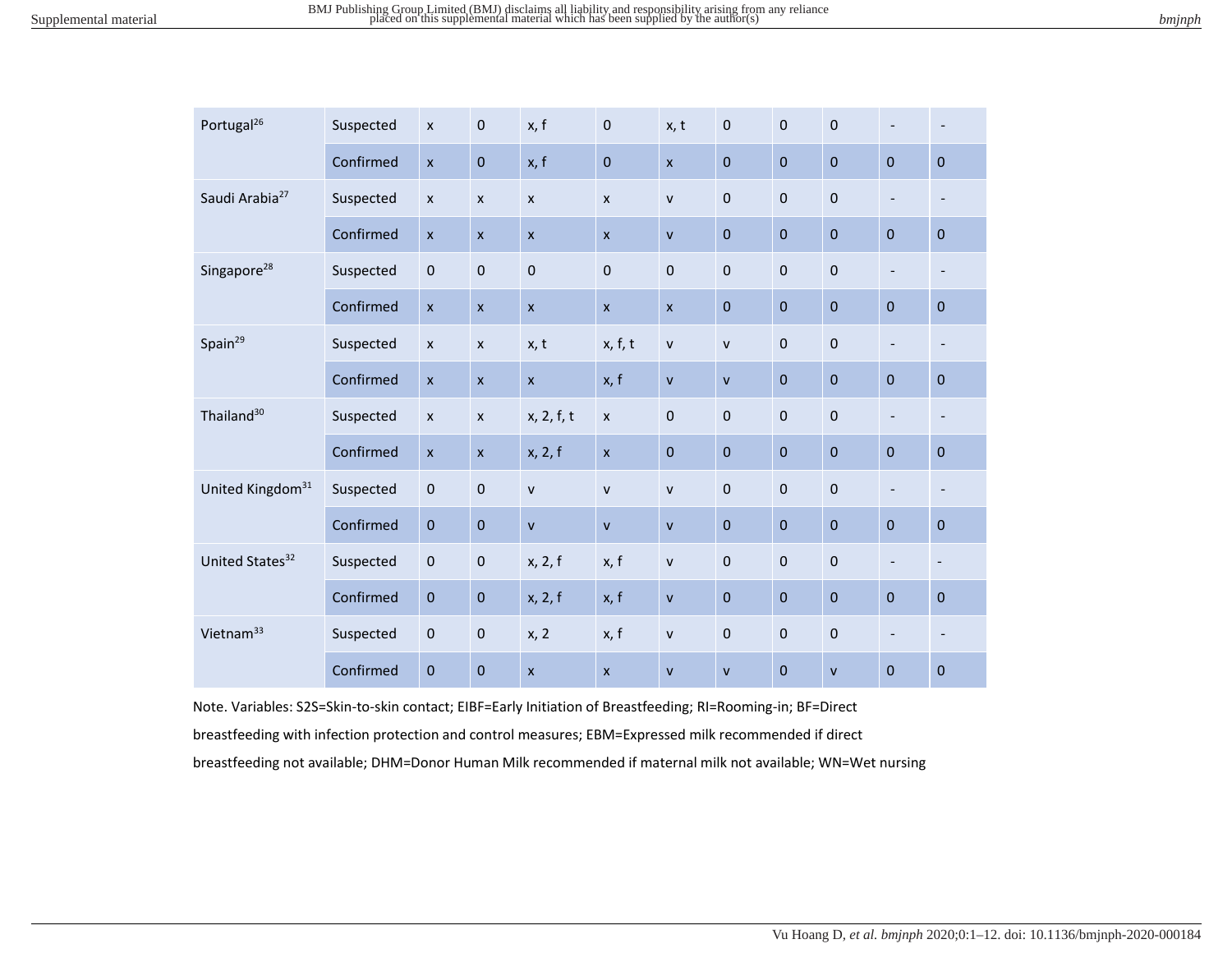recommended if maternal milk not available; BMS=Breastmilk substitutes recommended if breastmilk not available; PS-M= psychological support for mothers where separated ; PS-I= psychological support for infants where separated. Coding: v=Recommended; x= Not Recommended; x, t= Allowed if swab test results of mother are negative; x, f= Allowed based on family preference; x, f, t= Allowed if swab test results of mother are negative and based on family preference; x, 2=Room sharing allowed with two meters distance; x, 2, f=Room sharing allowed with two meters distance upon family request/preference; x, 2, f, t= Room sharing allowed with two meters distance, family preference, and negative swab test.

## **References**

- 1. Department of Health and Human Services Victoria. (2020) *Coronavirus disease (COVID-19) Maternity and neonatal care guidance for clinicians.* Retrieved April 27, 2020, from [https://www.dhhs.vic.gov.au/health-services-and-general](https://www.dhhs.vic.gov.au/health-services-and-general-practitioners-coronavirus-disease-covid-19)[practitioners-coronavirus-disease-covid-19](https://www.dhhs.vic.gov.au/health-services-and-general-practitioners-coronavirus-disease-covid-19)
- 2. Disease Control Division, Directorate General of Health Services, Ministry of Health & Family Welfare, Government of the People's Republic of Bangladesh. (2020). *National Guidelines on Clinical Management of Coronavirus Disease 2019 (COVID-19).* Retrieved April 5, 2020 from

[https://app.adpc.net/sites/default/files/public/publications/attachments/COVID\\_Guideline\\_V4.30.3.2020.pdf](https://app.adpc.net/sites/default/files/public/publications/attachments/COVID_Guideline_V4.30.3.2020.pdf)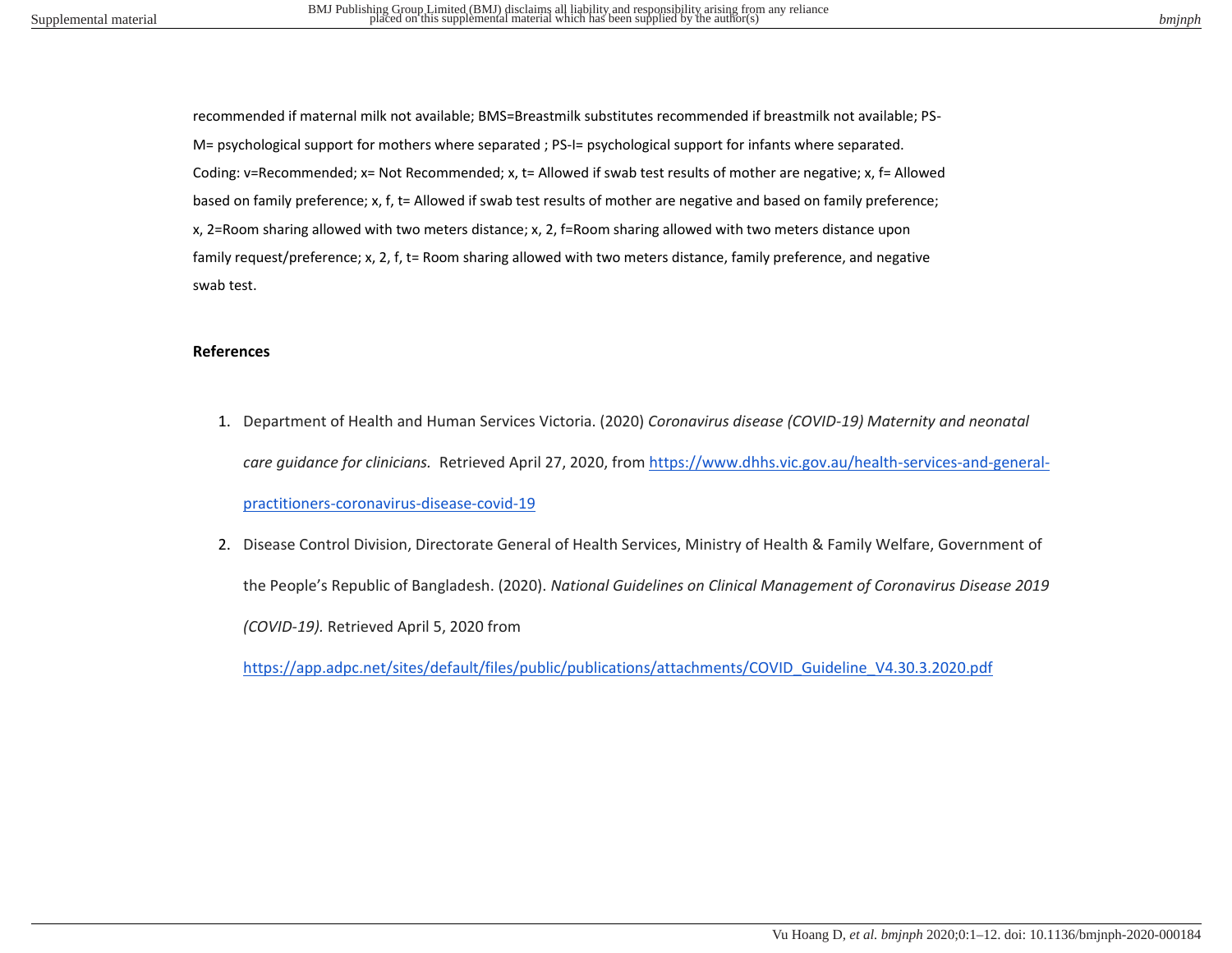3. Ministério da Saúde do Brasil, Secretaria de Atenção Primária à Saúde Departamento de Ações Programácas

Estratégicas. (2020). Nota Técnica No 7/2020-DAPES/SAPS/MS. Retrieved 30 March from

[http://189.28.128.100/dab/docs/portaldab/documentos/SEIMS\\_0014033399\\_Nota\\_Tecnica.pdf](http://189.28.128.100/dab/docs/portaldab/documentos/SEIMS_0014033399_Nota_Tecnica.pdf)

- *4.* Société Burkinabe de Pediatrie (SOBUPED) & Société des Gynécologues et Obstériciens du Burkina (SOGOB). (2020). *Guide de prise en charge de l'infection a COVID-19 chez l'enfant.*
- 5. Public Health Agency of Canada. *Clinical management of patients with moderate to severe COVID-19: Interim Guidance April 2, 2020*. Retrieved 15 April 2020 from [https://www.ammi.ca/Content/Clinical%20Care%20COVID-](https://www.ammi.ca/Content/Clinical%20Care%20COVID-19%20Guidance%20FINAL%20April2%20ENGLISH%281%29.pdf)[19%20Guidance%20FINAL%20April2%20ENGLISH%281%29.pdf](https://www.ammi.ca/Content/Clinical%20Care%20COVID-19%20Guidance%20FINAL%20April2%20ENGLISH%281%29.pdf)
- 6. National Health Commission of the People's Republic of China. (2020). *Notice on strengthening the treatment and safe delivery of maternal diseases during the prevention and control of new coronavirus pneumonia*. Retrieved 30 March 2020 fro[m http://www.nhc.gov.cn/xcs/zhengcwj/202002/4f80657b346e4d6ba76e2cfc3888c630.shtml](http://www.nhc.gov.cn/xcs/zhengcwj/202002/4f80657b346e4d6ba76e2cfc3888c630.shtml)
- 7. Programme National de Santé de la Mère et de l'Enfant de Côte d'Ivoire. (2020). *Conduite a tenir en gynecologie obstetrique, neonatalogie en periode de pandemie de l'infection a coronavirus.* Retrieved 10 April 2020 from <http://pnsme.ci/admin/docs/catdvtcascovid19mereenfantadaptdocumentfinal.pdf>
- 8. Ministry of Health-Ethiopia & Ethiopian Public Health Institute. (2020). *Case management protocol for Corona Virus Disease-19 (COVID-19) in Ethiopia - March 2020.* Retrieved 2 April 2020 from

https://www.ephi.gov.et/images/novel\_coronavirus/PHEOC-\_Case-management\_COVID-19-\_March-2020.pdf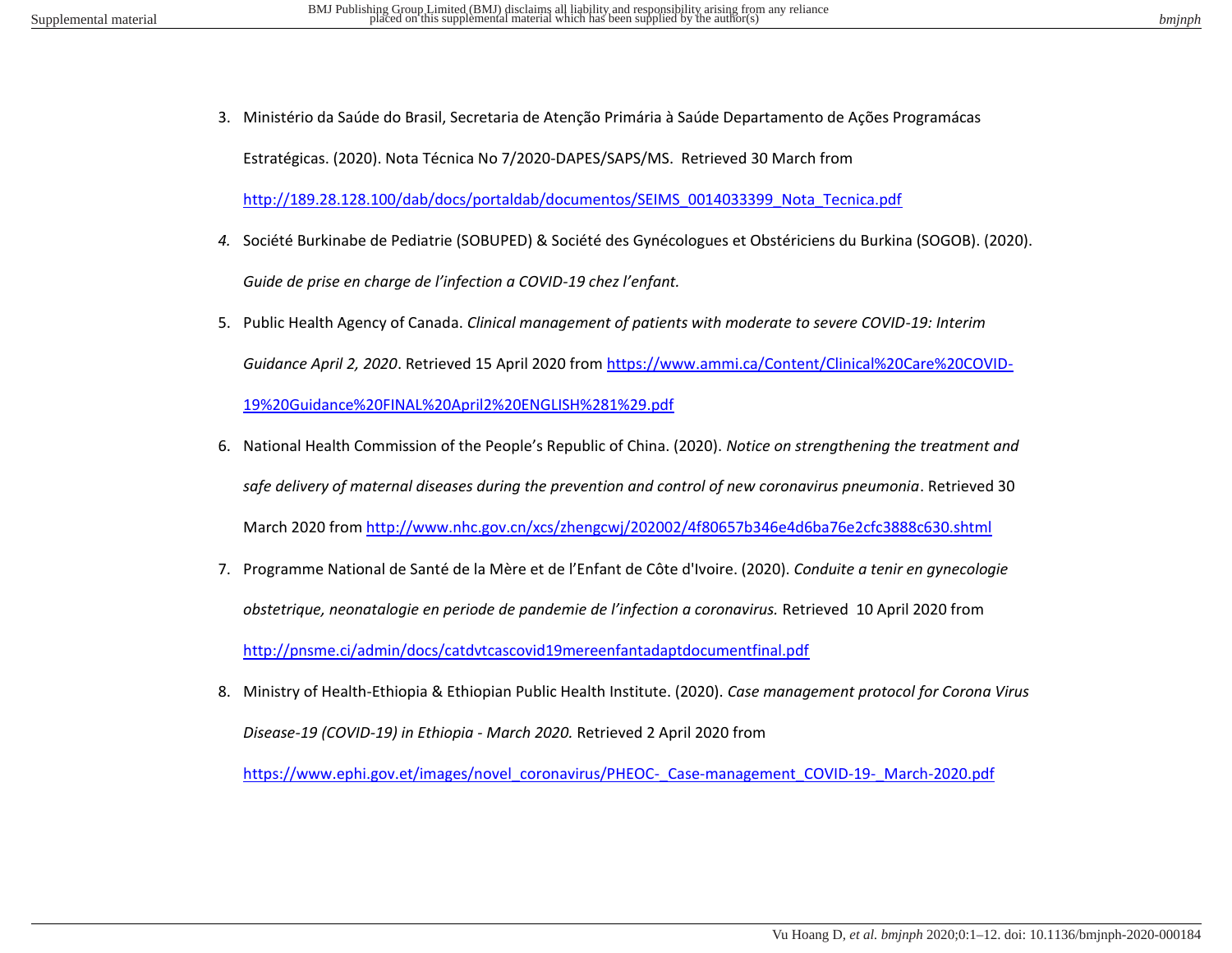9. Société Française de Néonatalogie. (2020). *Recomandations de la Société Française de Néonatalogie concernant les nouveau- nes dans le contexte d'epidemie à COVID-19.* Retrieved 29 March 2020 fro[m https://www.gynecologie-](https://www.gynecologie-pratique.com/sites/www.gynecologie-pratique.com/files/recommandations/recommandations-sfn-covid-19.pdf)

[pratique.com/sites/www.gynecologie-pratique.com/files/recommandations/recommandations-sfn-covid-19.pdf](https://www.gynecologie-pratique.com/sites/www.gynecologie-pratique.com/files/recommandations/recommandations-sfn-covid-19.pdf) 

10. Deutsche Gesellschaft für Gynäkologie und Geburtshilfe e.V. (19 March 2020). *Empfohlene Präventionsmaßnahmen* 

*für die geburtshilfliche Versorgung in deutschen Krankenhäusern und Kliniken im Zusammenhang mit dem* 

*Coronavirus*. Retrieved 25 March 2020 from

[https://www.dggg.de/fileadmin/documents/Weitere\\_Nachrichten/2020/COVID-19\\_DGGG-](https://www.dggg.de/fileadmin/documents/Weitere_Nachrichten/2020/COVID-19_DGGG-Empfehlungen_fuer_Kreissaele_20200319_f.pdf)

[Empfehlungen\\_fuer\\_Kreissaele\\_20200319\\_f.pdf](https://www.dggg.de/fileadmin/documents/Weitere_Nachrichten/2020/COVID-19_DGGG-Empfehlungen_fuer_Kreissaele_20200319_f.pdf)

11. Indian Council of Medical Research – National Institute for Research in Reproductive Health. (2020). *Guidance for Management of Pregnant Women in COVID-19 Pandemic.* Retrieved 22 April 2020 from

[https://www.icmr.gov.in/pdf/covid/techdoc/Guidance\\_for\\_Management\\_of\\_Pregnant\\_Women\\_in\\_COVID19\\_Pande](https://www.icmr.gov.in/pdf/covid/techdoc/Guidance_for_Management_of_Pregnant_Women_in_COVID19_Pandemic_12042020.pdf)

[mic\\_12042020.pdf](https://www.icmr.gov.in/pdf/covid/techdoc/Guidance_for_Management_of_Pregnant_Women_in_COVID19_Pandemic_12042020.pdf)

12. Perkumpulan Obstetri dan Ginekologi Indonesia. *Rekomendasi Penanganan Infeksi Virus Corona (COVID-19) pada Maternal (Hamil, bersalin dan nifas)*. (2020). Retrieved 22 April 2020 from [https://pogi.or.id/publish/wp-](https://pogi.or.id/publish/wp-content/uploads/2020/03/Rekomendasi-Penanganan-Infeksi-COVID-19-pada-maternal.pdf)

[content/uploads/2020/03/Rekomendasi-Penanganan-Infeksi-COVID-19-pada-maternal.pdf](https://pogi.or.id/publish/wp-content/uploads/2020/03/Rekomendasi-Penanganan-Infeksi-COVID-19-pada-maternal.pdf)

13. Health Service Executive Ireland. (2020). *Interim Guidelines on the management of suspected COVID-19/SARS-CoV-2* 

*in the pregnant and post-partum period* V1.0 27.02.2020.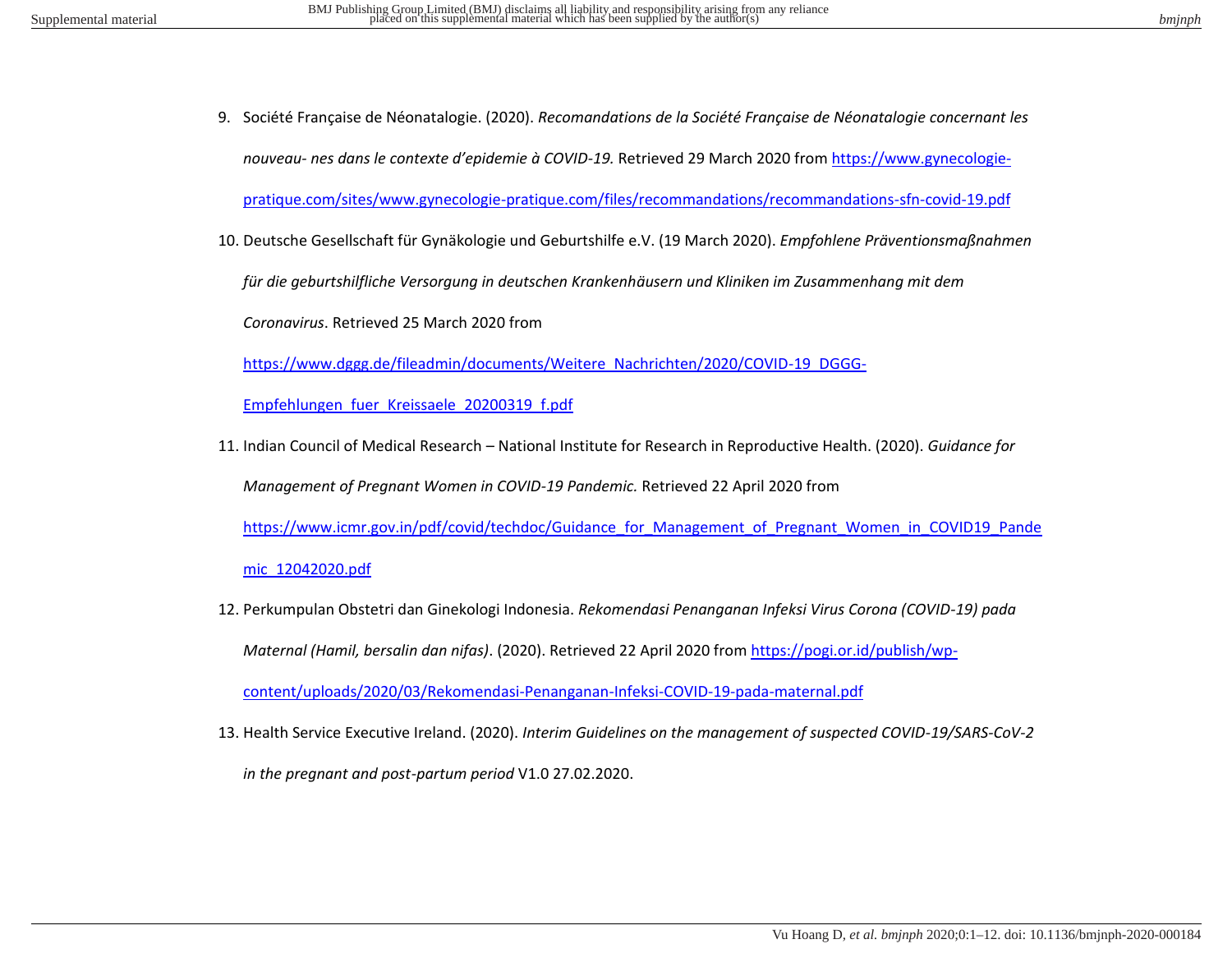14. Societa Italana di Neonatologia. (2020). *Breastfeeding and SARS-CoV-2 Infection (Coronavirus Disease 2019 - COVID-*

*19) Ad interim directions of the Italian Society of Neonatology (SIN)* Retrieved 10 April 2020 from:

[https://www.uenps.eu/wp-content/uploads/2020/03/14marzo.SIN\\_UENPS0.pdf](https://www.uenps.eu/wp-content/uploads/2020/03/14marzo.SIN_UENPS0.pdf) 

15. Ministry of Health & Wellness Jamaica. (25 March 2020). *Guideline for the management of pregnancy during the* 

*COVID-19 pandemic*. Retrieved 5 April 2020 from [https://www.moh.gov.jm/wp-content/uploads/2020/04/Guideline-](https://www.moh.gov.jm/wp-content/uploads/2020/04/Guideline-for-the-Management-of-Pregnancy-During-the-COVID-19-Pandemic.pdf)

[for-the-Management-of-Pregnancy-During-the-COVID-19-Pandemic.pdf](https://www.moh.gov.jm/wp-content/uploads/2020/04/Guideline-for-the-Management-of-Pregnancy-During-the-COVID-19-Pandemic.pdf)

16. Japanese Society for Neonatal Health and Development. (2020). *Recommended measures to a new type of* 

*coronavirus infection in newborn infants.* Retrieved 28 March 2020 from [http://jsnhd.or.jp/pdf/202000326COVID-](http://jsnhd.or.jp/pdf/202000326COVID-19.pdf)

[19.pdf](http://jsnhd.or.jp/pdf/202000326COVID-19.pdf)

17. Ministry of Health Kenya. (2020). *Guidelines on the Management of Paediatric Patients During COVID-19 Pandemic*. Retrieved 28 March 2020 from [https://www.health.go.ke/wp-content/uploads/2020/04/PAEDIATRIC-Covid-](https://www.health.go.ke/wp-content/uploads/2020/04/PAEDIATRIC-Covid-Guidelines-Final.pdf)

[Guidelines-Final.pdf](https://www.health.go.ke/wp-content/uploads/2020/04/PAEDIATRIC-Covid-Guidelines-Final.pdf) 

18. Ministry of Health Malaysia. (2020). Guideline on Management of Coronavirus Disease 2019 (COVID-19) In Pregnancy. Retrieved 1 April 2020 from

[https://www.moh.gov.my/moh/resources/Penerbitan/Garis%20Panduan/Pengurusan%20KEsihatan%20&%20kawala](https://www.moh.gov.my/moh/resources/Penerbitan/Garis%20Panduan/Pengurusan%20KEsihatan%20&%20kawalan%20pykit/2019-nCOV/Bil%204%20%202020/Annex%2023%20%20Guidelines%20COVID%20Pregnancy_26022020.pdf) [n%20pykit/2019-](https://www.moh.gov.my/moh/resources/Penerbitan/Garis%20Panduan/Pengurusan%20KEsihatan%20&%20kawalan%20pykit/2019-nCOV/Bil%204%20%202020/Annex%2023%20%20Guidelines%20COVID%20Pregnancy_26022020.pdf)

[nCOV/Bil%204%20%202020/Annex%2023%20%20Guidelines%20COVID%20Pregnancy\\_26022020.pdf](https://www.moh.gov.my/moh/resources/Penerbitan/Garis%20Panduan/Pengurusan%20KEsihatan%20&%20kawalan%20pykit/2019-nCOV/Bil%204%20%202020/Annex%2023%20%20Guidelines%20COVID%20Pregnancy_26022020.pdf)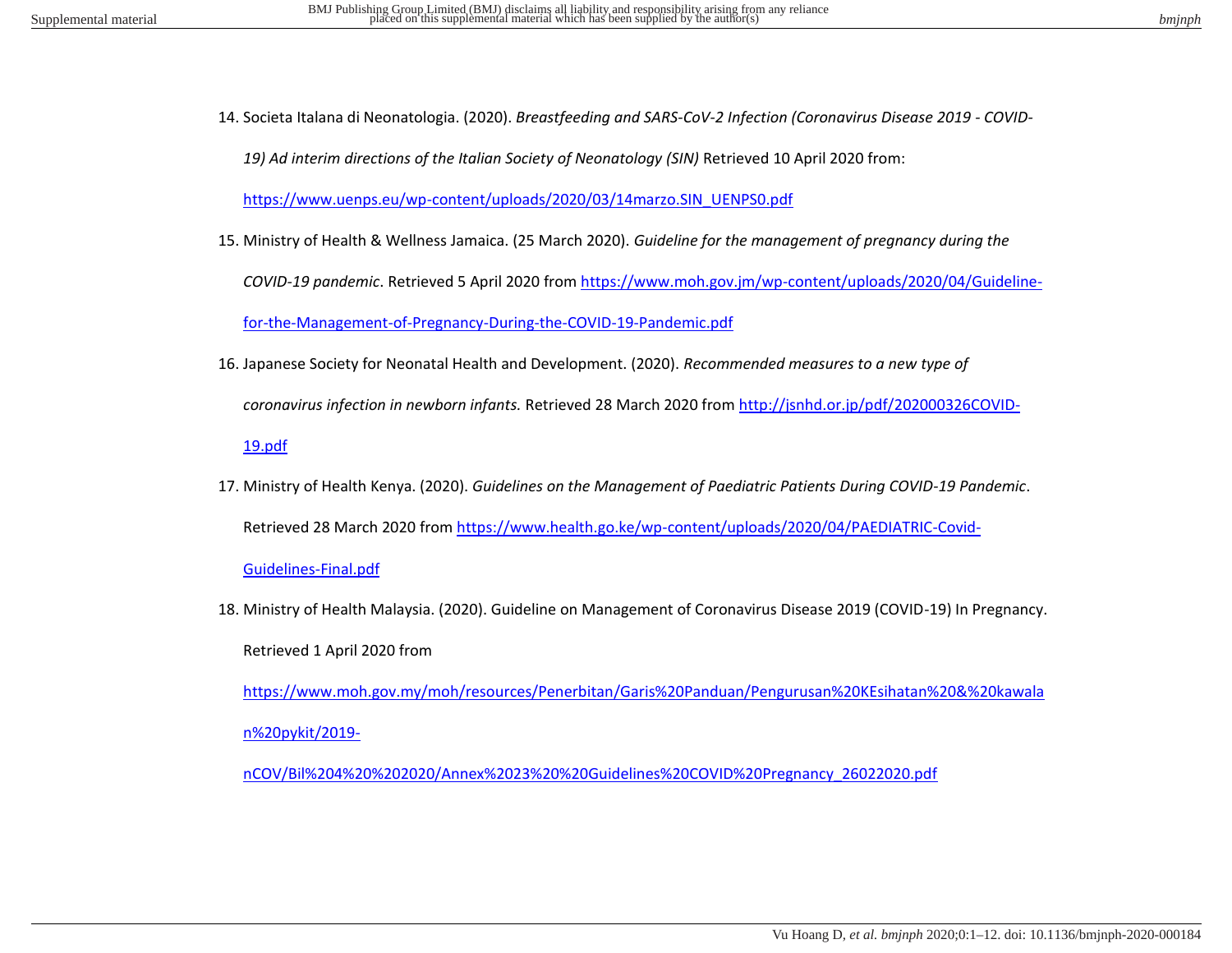- 19. Ministry of Health Malawi. (2020). *Infant & young child feeding in the context of COVID-19.*
- 20. Instituto Nacional de Perinatología. (2020). Lineamiento Tecnico: Abordaje De Infección Por Covid-19 En El Periodo

Perinatal En Contingencia. Retrieved 29 April 2020 from

<http://www.eneo.unam.mx/novedades/coms130420/LineamientoINPerCOVID19.pdf>

21. Ministry of Health and Sports, Department of Medical Services. Clinical Management Guideline for COVID-19

Infection in Pregnancy (Version 2/2020) Myanmar. Retrieved 15 April 2020 from

<http://mohs.gov.mm/su/oxpp6002OX>

22. Ministry of Health and Population, Government of Nepal. COVID-19: Guidance for Pregnant Women and Lactating

Mothers. (N.D.) Retrieved 30 April 2020 from<https://nepal.unfpa.org/en/publications>

23. Federal Ministry of Health & Nigeria Centre for Disease Control. (2020). Guidelines for the Management of Pregnant

Women and Nursing Mothers. Retrieved 30 April 2020 from

[https://covid19.ncdc.gov.ng/media/files/GuidelinesforMgtofPregnantWomen\\_t5skUIm.pdf](https://covid19.ncdc.gov.ng/media/files/GuidelinesforMgtofPregnantWomen_t5skUIm.pdf) 

24. Norwegian Directorate of Health & Norwegian Institute of Public Health. (2020). Guidance for handling pregnant

women with proven or possible COVID-19 infection (coronavirus). Retrieved 10 April 2020 from

<https://www.legeforeningen.no/foreningsledd/fagmed/norsk-gynekologisk-forening/veiledere/svangerskap-covid19/>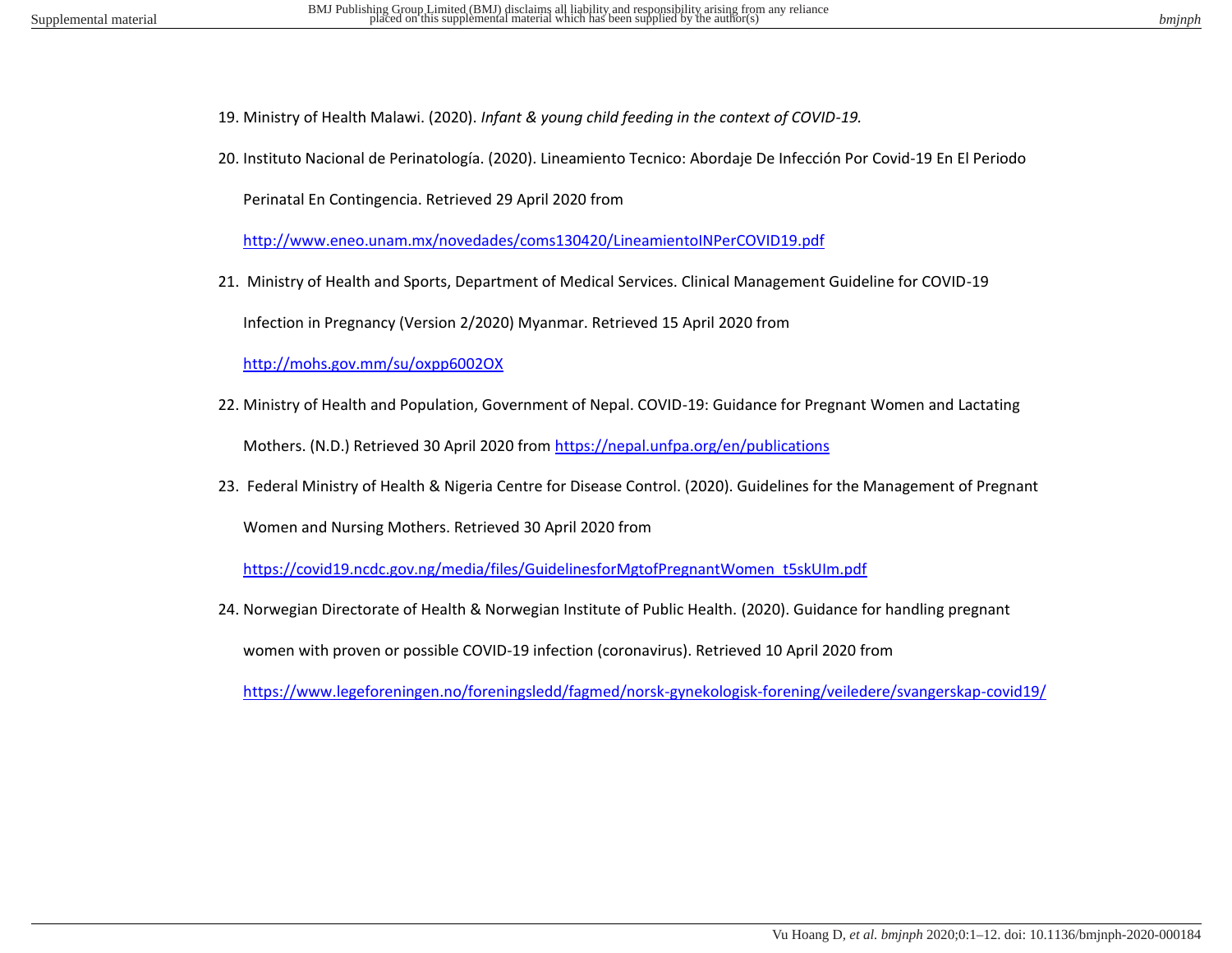25. Philippine Obstetrical and Gynecological Society. (2020). Clinical Approach to the Management of COVID-19 in

Pregnancy and the Newborn. Retrieved 8 April 2020 from [https://www.pogsinc.org/index.php/meetings/aofog-](https://www.pogsinc.org/index.php/meetings/aofog-2019/item/566-approach-to-the-management-of-covid-19-in-pregnancy-and-the-newborn)

[2019/item/566-approach-to-the-management-of-covid-19-in-pregnancy-and-the-newborn](https://www.pogsinc.org/index.php/meetings/aofog-2019/item/566-approach-to-the-management-of-covid-19-in-pregnancy-and-the-newborn)

26. Serviço Nacional de Saúde de Portugal. (2020). Guideline no. 018-2020: COVID-19: FASE DE MITIGAÇÃO - Gravidez e

Parto. Retrieved 8 April 2020 fro[m https://www.sns.gov.pt/noticias/2020/03/26/covid-19-fase-de-mitigacao/](https://www.sns.gov.pt/noticias/2020/03/26/covid-19-fase-de-mitigacao/)

27. Ministry of Health Saudi Arabia. (2020). COVID-19 in Pregnancy: Rapid Response Guidelines Version 1.1. Retrieved 4 April 2020 [https://www.moh.gov.sa/Ministry/MediaCenter/Publications/Documents/COVID-19-IN-PREGNANCY-](https://www.moh.gov.sa/Ministry/MediaCenter/Publications/Documents/COVID-19-IN-PREGNANCY-MOH-Protocol.pdf)

[MOH-Protocol.pdf](https://www.moh.gov.sa/Ministry/MediaCenter/Publications/Documents/COVID-19-IN-PREGNANCY-MOH-Protocol.pdf) 

28. Academy of Medicine Singapore & College of Obstetricians & Gynaecologists, Singapore. (2020). Management of

Pregnancy and Birth in Women with Coronavirus Disease (Covid-19). Retrieved 25 April 2020 from

[https://www.ams.edu.sg/view-](https://www.ams.edu.sg/view-pdf.aspx?file=media%5C5443_fi_921.pdf&ofile=(Committee+Opinion)+Management+of+Pregnancy+and+Birth+in+Women+with+Covid-19+April+(20200420).pdf)

[pdf.aspx?file=media%5C5443\\_fi\\_921.pdf&ofile=\(Committee+Opinion\)+Management+of+Pregnancy+and+Birth+in+W](https://www.ams.edu.sg/view-pdf.aspx?file=media%5C5443_fi_921.pdf&ofile=(Committee+Opinion)+Management+of+Pregnancy+and+Birth+in+Women+with+Covid-19+April+(20200420).pdf) [omen+with+Covid-19+April+\(20200420\).pdf](https://www.ams.edu.sg/view-pdf.aspx?file=media%5C5443_fi_921.pdf&ofile=(Committee+Opinion)+Management+of+Pregnancy+and+Birth+in+Women+with+Covid-19+April+(20200420).pdf) 

29. Ministerio de Sanidad, Gobierno de Espana. (2020). Documento tecnico: Manejo de la mujer embarazada y el recién

nacido con COVID-19. Retrieved 21 March 2020

[https://www.areasaludbadajoz.com/docencia\\_investigacion/lecturas\\_recomendadas/Documento\\_manejo\\_embarazo](https://www.areasaludbadajoz.com/docencia_investigacion/lecturas_recomendadas/Documento_manejo_embarazo_recien_nacido.pdf) [\\_recien\\_nacido.pdf](https://www.areasaludbadajoz.com/docencia_investigacion/lecturas_recomendadas/Documento_manejo_embarazo_recien_nacido.pdf)